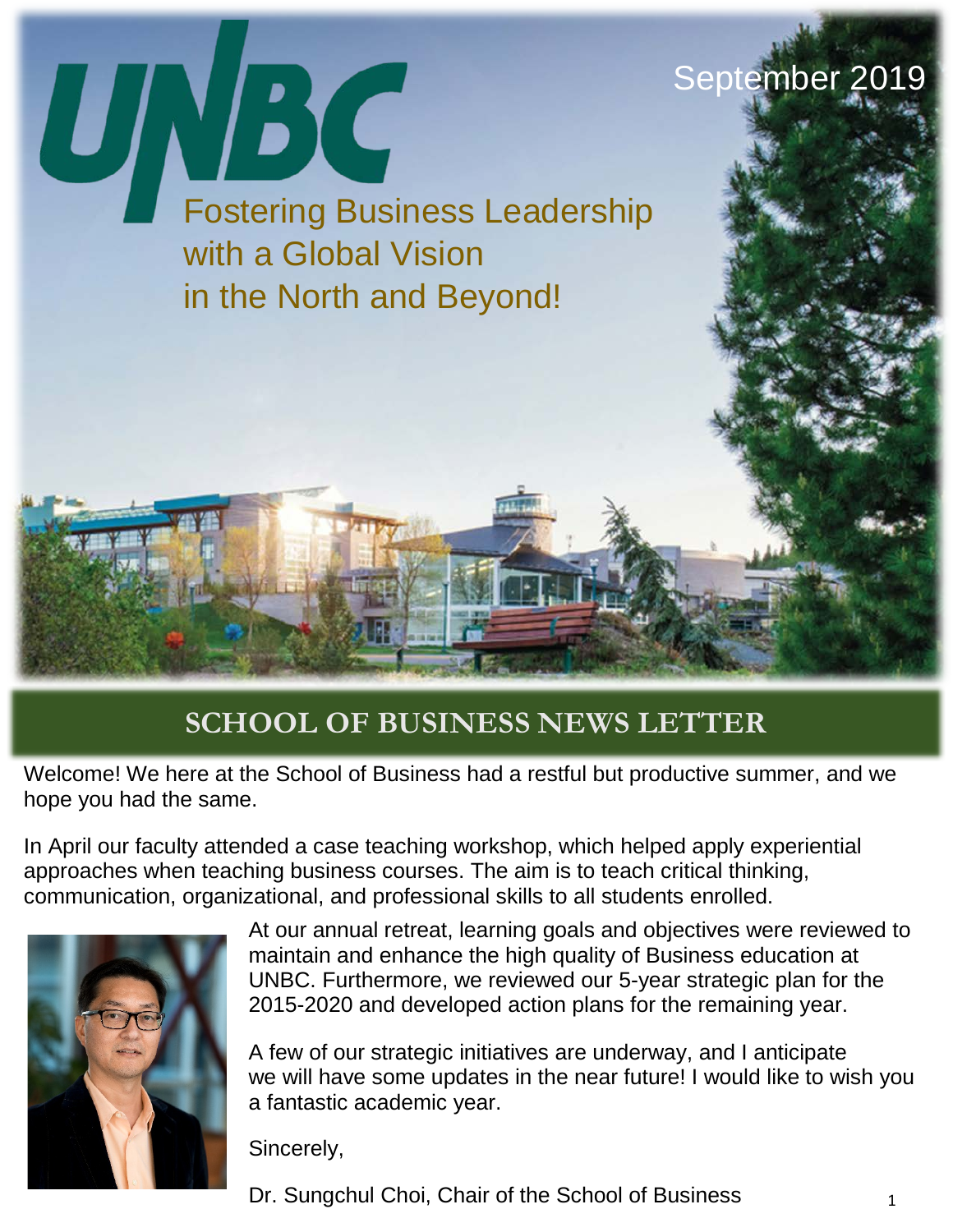# UNBC'S PARTNERSHIP WITH NORTHERN HEALTH



#### PAID FULL TIME INTERNSHIP OPPORTUNITY

UNBC Career Centre is making available an exciting internship opportunity for Commerce students. *Northern Health is offering two internships to UNBC students who have completed the Fundamentals of Business Process Management course, COMM 360, new this fall.*

Also new this Winter semester, the following courses will be offered; COMM 461/698 Information System Analysis and COMM 498/698 Advanced BPM. These courses are not required for the Northern Health internship.

Paid internships would be between May and August 2020, with a minimum of 10 weeks and a maximum of 12 weeks working 37.5 hours a week.

Specific projects will be assigned by Northern Health. Remuneration will be based on the NH salary administration guidelines for non-clinical co-op students.

For more information contact Amelia Kaiser at 250-960-5361 or at [amelia.kaiser@unbc.ca](mailto:amelia.kaiser@unbc.ca)

## Farewell and welcome

Farewell Dr. Reza H. Chowdhury, a former Associate Professor in Finance. Reza has made an incredible impact with UNBC over a number of years with us. We appreciate his dedication to the school and wish him the very best!



Welcome Darren B Karunanithi, an assistant professor new to UNBC. Darren earned his Ph.D. (2004-2008) in Data Compression and VLSI Design from the National Cheng Kung University, Taiwan, and his MBA (2012-2014) from the National Cheng University as well. He is about to receive his Ph.D. (expected in late 2019) in Management from The Australian National University, Australia. Prior to joining the UNBC, he was on the faculty of Korea University, South Korea, and Feng Chia University, Taiwan. He has also worked as a senior information and communication engineer at SPIC lab, Taiwan. Darren has also worked as a business data analyst and project manager at Technology companies in Taiwan. Currently, he is serving as an Executive Committee Member at Academy of Management (AOM)-Organizational Behavior Division. His current research interests include leader humility, paradoxical leadership, knowledge hiding, internet of things, and video coding. Darren will be teaching COMM 330 (HRM) this fall.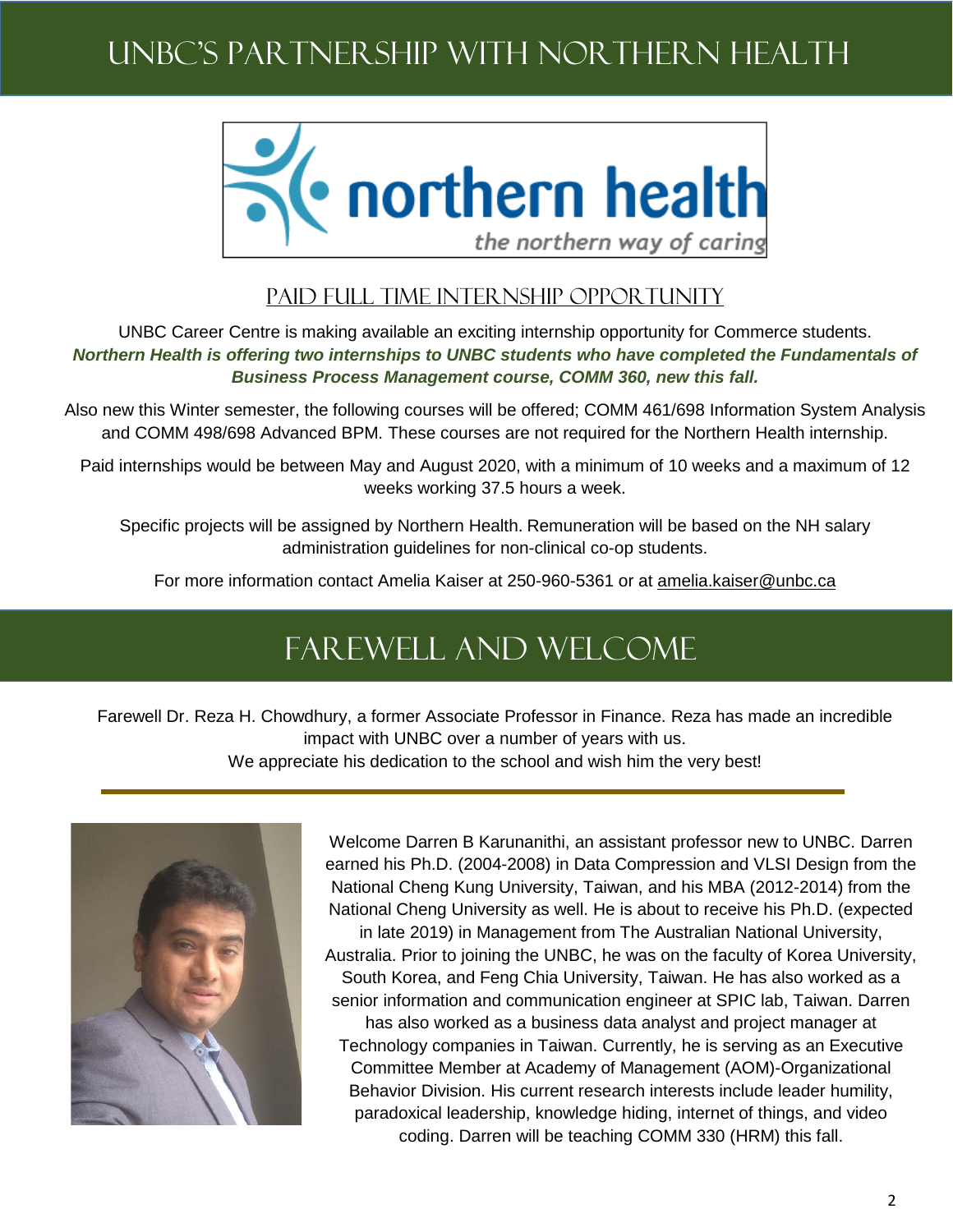## JDC West 2019-2020

The 2019-2020 year has been busy with Ryan Tretick (top right) and Brandon Greenall (bottom right) leading the 2020 team through monthly summer sessions, volunteering opportunities, and raising money for charity.

*Last year, UNBC's JDC West team won 1st place for the 4th time consecutively!* Our 2020 cocaptains would like nothing more than to bring it home in 2020 for the 5<sup>th</sup> year running.

All teams aside from Debate, Social, Athletic, Operations Management, and Finance have been chosen. If you're interested in applying in-school learnings with business leaders across Prince George, and competing for UNBC in 2020's competition please contact either co-captain in September.







# Pathfinder and Launch event dates

While Career Days help all interested students to connect with employers from the region, a *new component was added to assist students early in their undergraduate journey to "Find their Path" in the School of Business,*  by having the opportunity to meet one-on-one with professionals from various fields and discuss a variety of interest within business (HR, Marketing, Accounting, Finance, etc.). The School of Business plans to host a second *"find your path" event on January 29th 2020 in the Bentley Center. This event is welcome to all students.*

The second component is a *networking event that connects students who have distinguished themselves in their undergraduate journey, and were ready to take the next step or "Launch" into a career with preferred employers from the region.* The event followed a widely-used format at elite business schools, where faculty guided introductions based on students' known interests and proven capabilities. *The second event will be invite only and take place on November 13th, 2019.* A Testimonial from the first "Launch" event held in February 2019 where 50 students connected with 26 employers from 21 firms to discuss opportunities in Northern BC is found below:

"The "Launch" event was an excellent way to meet industry leaders. The original intent was to speak with people, and to see which jobs were available. Through direct connection made at the event, Scotiabank hired me when a position which fit my needs became available."



Testimonial from Hope Goudsward, Financial Advisor with Scotiabank as pictured to the right.

## UNBC's Commerce Student Society (CSS)

Aaron VanderPloeg is this year's president, and welcomes you to UNBC for your first or back for another.

Annual events such as the Volley into September, the Case Competition, and Business Banquet Dinners will be happening again this academic year. If you are interested in attending, all upcoming CSS events will be posted on the CSS website at [www.unbccss.ca/.](http://www.unbccss.ca/)

CSS has renewed their partnership with Brink, and are currently working on the proposal to renew partnership with the CPABC. The CSS is actively looking to plan other events, and seek more partnership! Feel free to reach out, using the link above, to become involved or share ideas for business students here at UNBC.